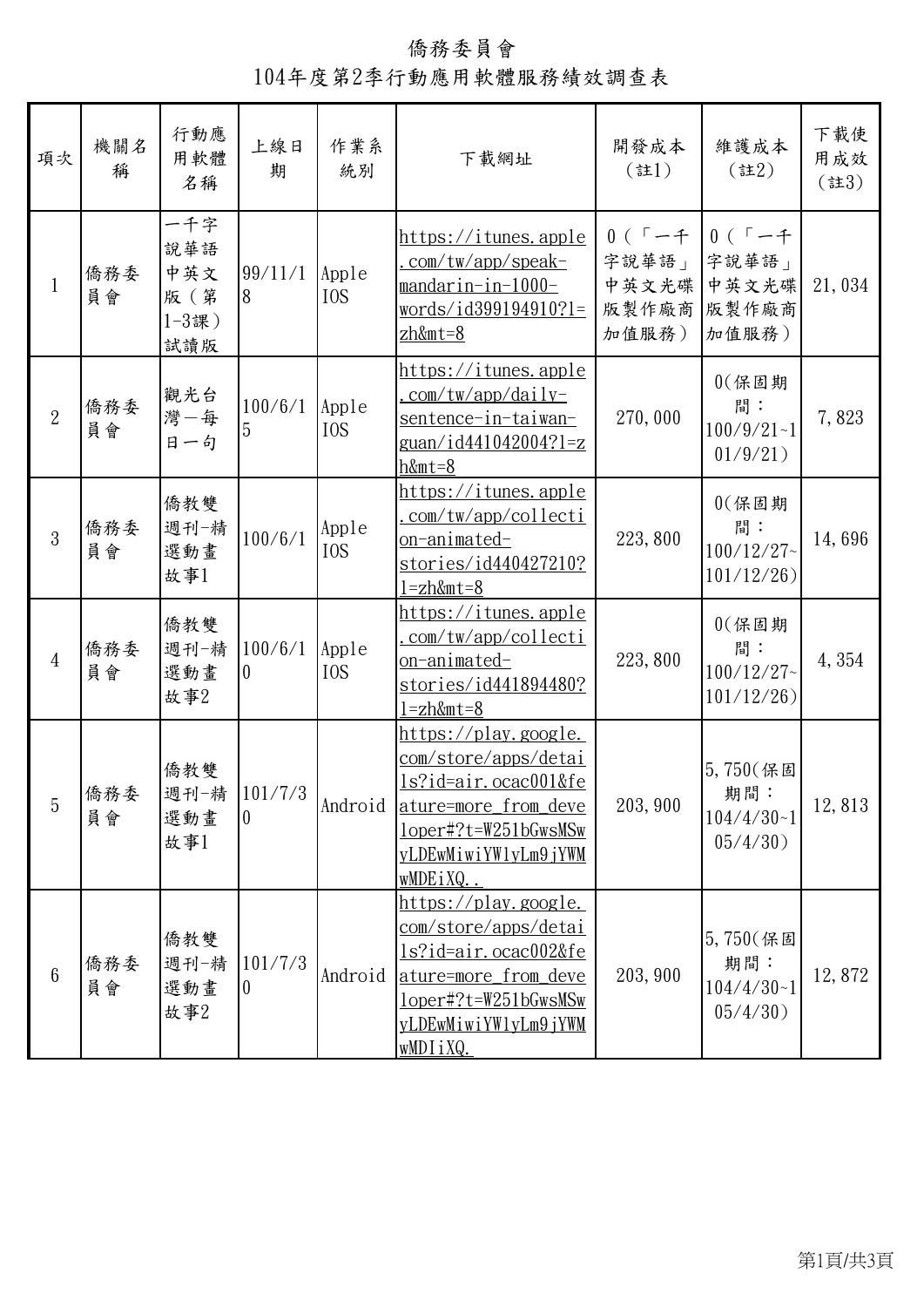僑務委員會 104年度第2季行動應用軟體服務績效調查表

| 項次             | 機關名<br>稱  | 行動應<br>用軟體<br>名稱           | 上線日<br>期     | 作業系<br>統別                 | 下載網址                                                                                                                                                                                                                  | 開發成本<br>(註1)    | 維護成本<br>$($ 註2)                                 | 下載使<br>用成效<br>$($ 註3)            |
|----------------|-----------|----------------------------|--------------|---------------------------|-----------------------------------------------------------------------------------------------------------------------------------------------------------------------------------------------------------------------|-----------------|-------------------------------------------------|----------------------------------|
| $\overline{7}$ | 僑務委<br>員會 | 弟子規                        | 101/12/      | Android                   | <u> https://play.google.</u><br><u>com/store/apps/detai</u><br><u>ls?id=air.com.A5qcha</u><br>nnel.cr00&feature=mo<br>re_from_developer#?t<br><u>=W251bGwsMSwyLDEwMiw</u><br>iYWlyLmNvbS5BNXFjaGF<br>ubmVsLmNyMDAiXQ. | 200,000         | $5,750$ (保固<br>期間:<br>$104/4/30-1$<br>05/4/30)  | 36, 436                          |
| 8              | 僑務委<br>員會 | 幼童華<br>語讀本                 | 101/12/      | Android                   | https://play.google.<br>com/store/apps/detai<br><u>ls?id=air.com.A5qcha</u><br>nnel.ch00&feature=mo<br><u>re from developer#?t</u><br><u>=W251bGwsMSwyLDEwMiw</u><br>iYW1yLmNvbS5BNXFjaGF<br>ubmVsLmNoMDAiXQ          | 200,000         | 5,750(保固<br>期間:<br>$104/4/30-1$<br>05/4/30)     | 7,631                            |
| 9              | 僑務委<br>員會 | 弟子規                        | 102/5/7      | Apple<br>I <sub>0</sub> S | https://itunes.apple<br>$com-us/app/di-zi-$<br><u>gui/id642251139?mt=8</u>                                                                                                                                            | 200,000         | $0$ $($ 保 固 期<br>間:<br>$102/6/4 - 10$<br>3/6/3) | 4,100                            |
| 10             | 僑務委<br>員會 | 幼童華<br>語讀本                 | 102/5/1      | Apple<br>I <sub>0</sub> S | <u>https://itunes.apple</u><br>$\frac{\text{com/tw/app/you-}}{}$<br><u>tong-hua-yu-du-</u><br>ben/id640960964                                                                                                         | 200,000         | $0$ $($ 保 固 期<br>間:<br>102/6/4~10<br>3/6/3)     | 836                              |
| 11             | 僑務委<br>員會 | 十二生<br>肖動畫<br>故事           | 102/8/2<br>4 | Android                   | https://play.google.<br>com/store/apps/detai<br><u>ls?id=air.com.A5qcha</u><br>mel. ocac3                                                                                                                             | 142, 300        | $0$ $($ 保固期<br>間:<br>$103/8/31 - 1$<br>04/8/30  | 2, 242                           |
| 12             | 僑務委<br>員會 | 宏觀僑<br>務新聞<br>for Pad      | 102/5/2<br>8 | Android<br>/ Pad          | https://play.google.<br>com/store/apps/detai<br>$ls?id=gov. chinesegro$<br>up. macronews                                                                                                                              | 新臺幣<br>250,000元 | 新臺幣<br>750,000元<br>保固期間:<br>上線日至<br>105.12.31   | 累計登<br>入<br>59,055<br>次          |
| 13             | 僑務委<br>員會 | 宏觀僑<br>務新聞<br>for<br>Phone | 102/6/2      | Android<br>/ Phone        | https://play.google.<br>com/store/apps/detai<br>$ls?id=org. chinesegro$<br><u>up.macronews mobile</u>                                                                                                                 | 新臺幣<br>250,000元 | 新臺幣<br>750,000元<br>保固期間:<br>上線日至<br>105.12.31   | 累計登<br>$\lambda$<br>50, 911<br>次 |